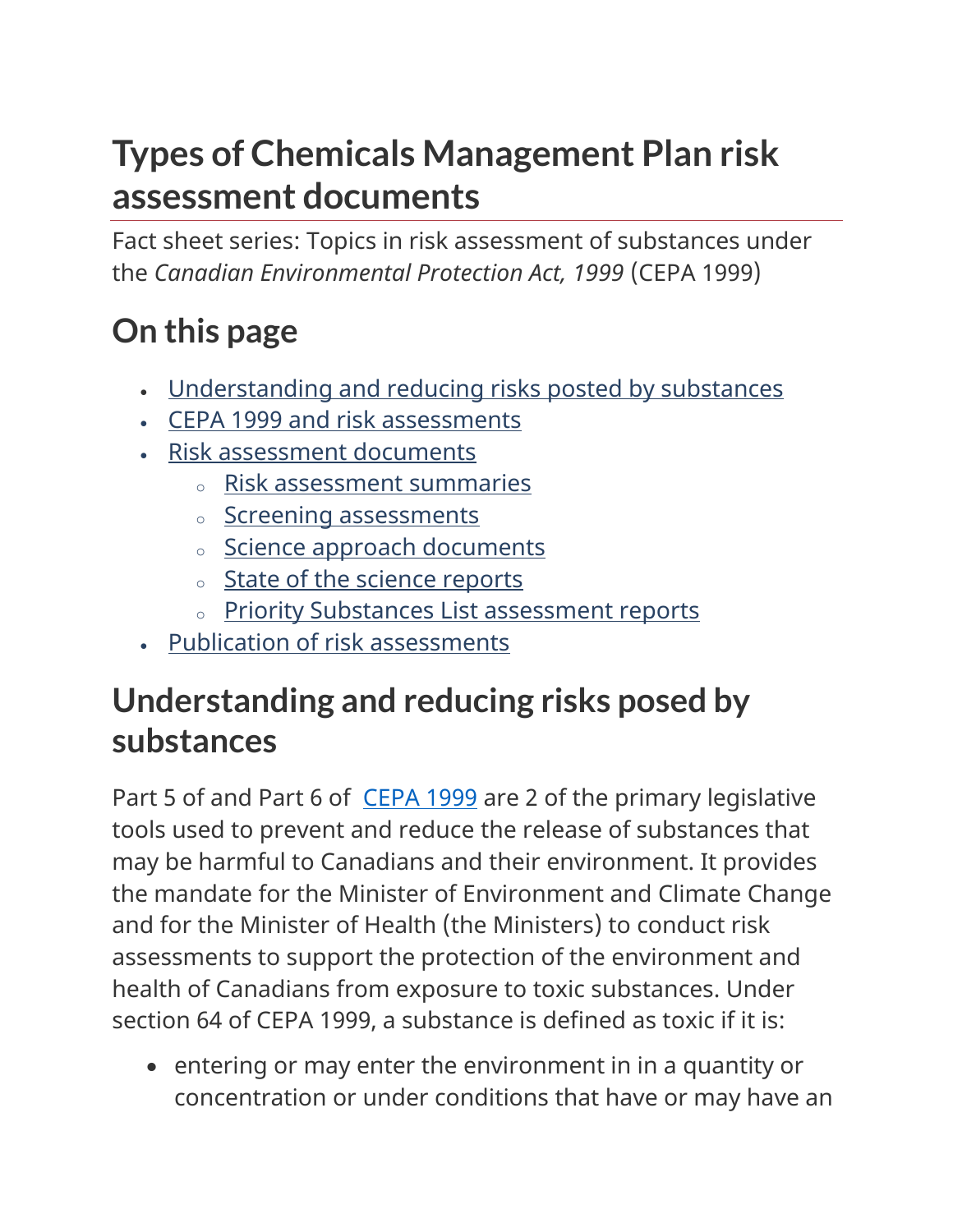immediate or long-term harmful effect on the environment or its biological diversity

- constitute or may constitute a danger to the environment on which life depends, or
- constitute or may constitute a danger in Canada to human life or health.

## **CEPA 1999 and risk assessments**

The various sections of Part 5 of CEPA 1999 under which the assessment of substances can or must be undertaken include:

- **Assessment of substances and activities new to Canada:** S**ection 83 and section 108** of CEPA 1999 requires notifiers to submit specified information, and the Ministers to assess this information in respect of the substance, in order to determine whether the substance is toxic or capable of becoming toxic.
- **Screening assessments: Section 74 of CEPA 1999** requires the Ministers to conduct screening assessments of substances that have been identified as meeting [categorization](https://www.canada.ca/en/health-canada/services/chemical-substances/chemical-substances-glossary.html#c) criteria, in order to determine whether the substances are toxic or capable of becoming toxic.
- **Reviews of decisions of other jurisdictions: Section 75 of CEPA 1999** requires the Ministers to review decisions of other jurisdictions that have been found to specifically prohibit or substantially restrict substances, in order to determine whether the substances are toxic or capable of becoming toxic.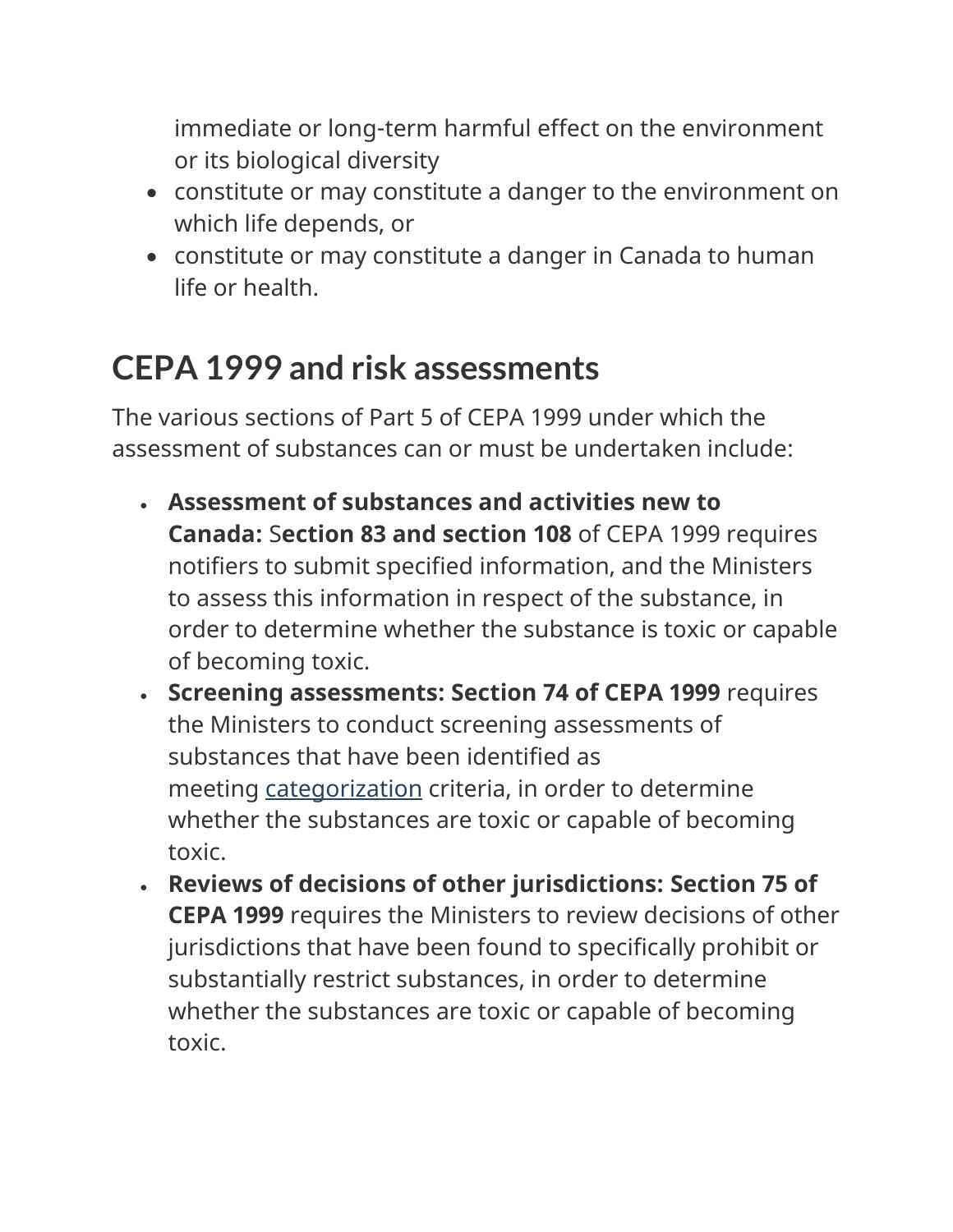- **Priority Substances List Assessments: Section 76 of CEPA 1999** requires the Ministers to establish a Priority Substances List (PSL) that identifies substances to be assessed on a priority basis to determine whether they are toxic or capable of becoming toxic.
- **Other assessments: Section 68 of CEPA 1999** provides further general provisions for assessment of whether substances are toxic or capable of becoming toxic, or whether to control or the manner in which to control substances. Screening assessments of substances that did not meet categorization criteria, state of the science reports, and science approach documents may all be published under authority of section 68.

## **Risk assessment documents**

All risk assessments are based on sound-science, consider multiple lines of evidence and uncertainties, and apply precaution. Furthermore, they are all conducted to evaluate the potential of a substance or a group of substances to cause harm to Canadians and/or the Canadian environment.

The different sections of Part 5 determine the context for the type of assessment produced. The different assessment documents are further described below.

#### **Risk assessment summaries**

Risk assessment summaries are prepared pursuant to section 83 or section 108 as a result of the notification of the manufacture or import of a substance that is new to Canada. A brief risk assessment summary is prepared for publication to indicate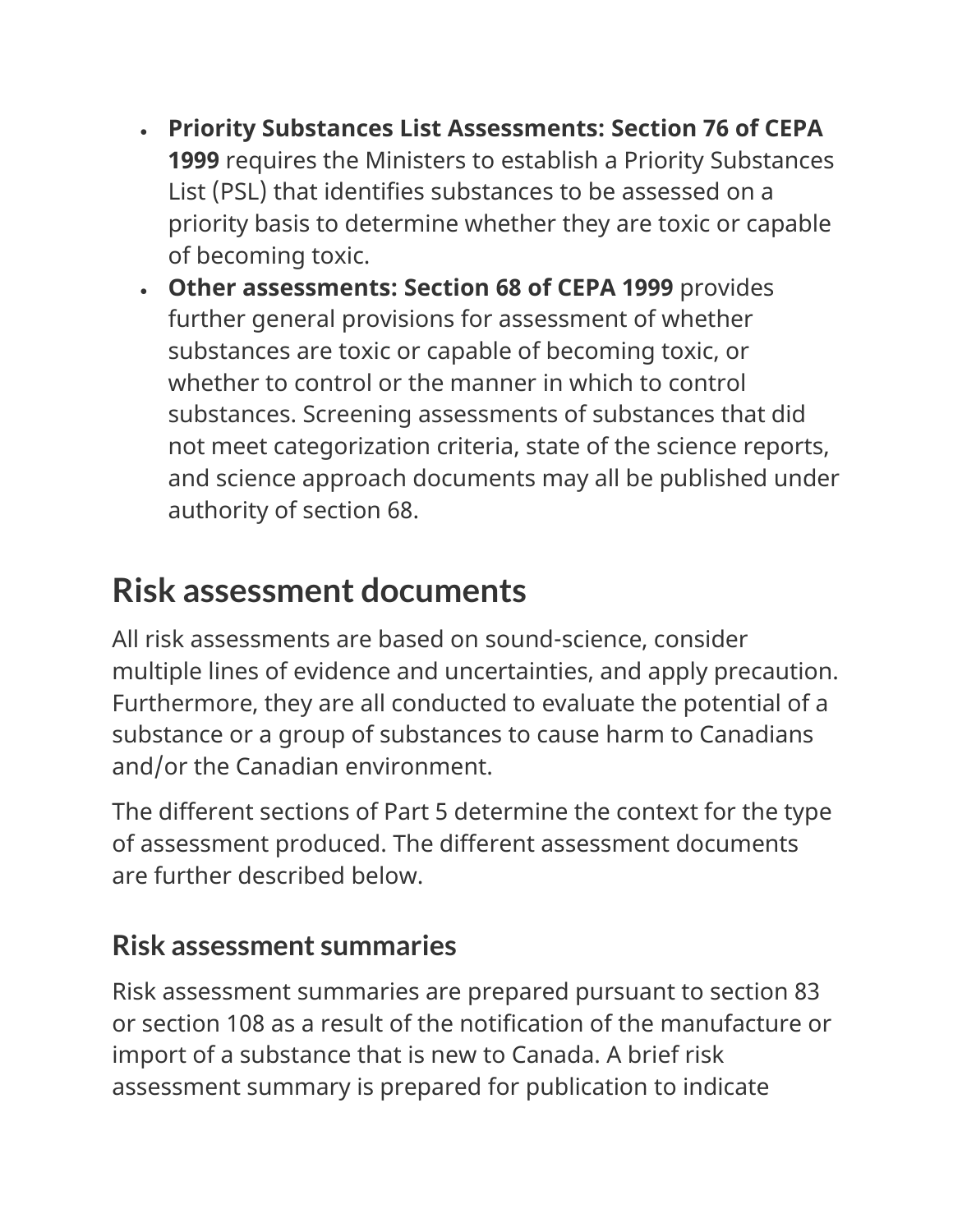whether the substance is toxic or capable of becoming toxic. When that assessment indicates a need for risk management, the risk assessment summary also presents the control measure required.

#### **Screening assessments**

A screening assessment is conducted to determine if a substance is toxic or capable of becoming toxic, and may be conducted under section 68 or section 74 of CEPA 1999. It is not intended to represent an exhaustive or critical review of all available data. Rather, it presents the most critical studies and lines of evidence pertinent to the conclusion. A screening assessment is fit-forpurpose, in that it may address one to hundreds of substances and will follow an approach that is most appropriate for the substance(s). Screening assessments can range from simple to very complex technical analyses. The different types of approaches are described in the [Risk Assessment Toolbox.](https://www.canada.ca/en/health-canada/services/chemical-substances/fact-sheets/chemicals-management-plan-risk-assessment-toolbox.html) Screening assessments include a regulatory conclusion on the substance(s).

### **Science approach documents**

A science approach document (SciAD) provides a description of a scientific approach to evaluate environmental or human health risk of substances. SciADs also include the results of the application of the scientific approach to substances that were identified as priorities for assessment because they met the categorization criteria under section 73 of CEPA 1999 or were identified through other feeders as assessment priorities. The SciAD is published under section 68 and does not include regulatory conclusions. A period of consultation on the SciADs is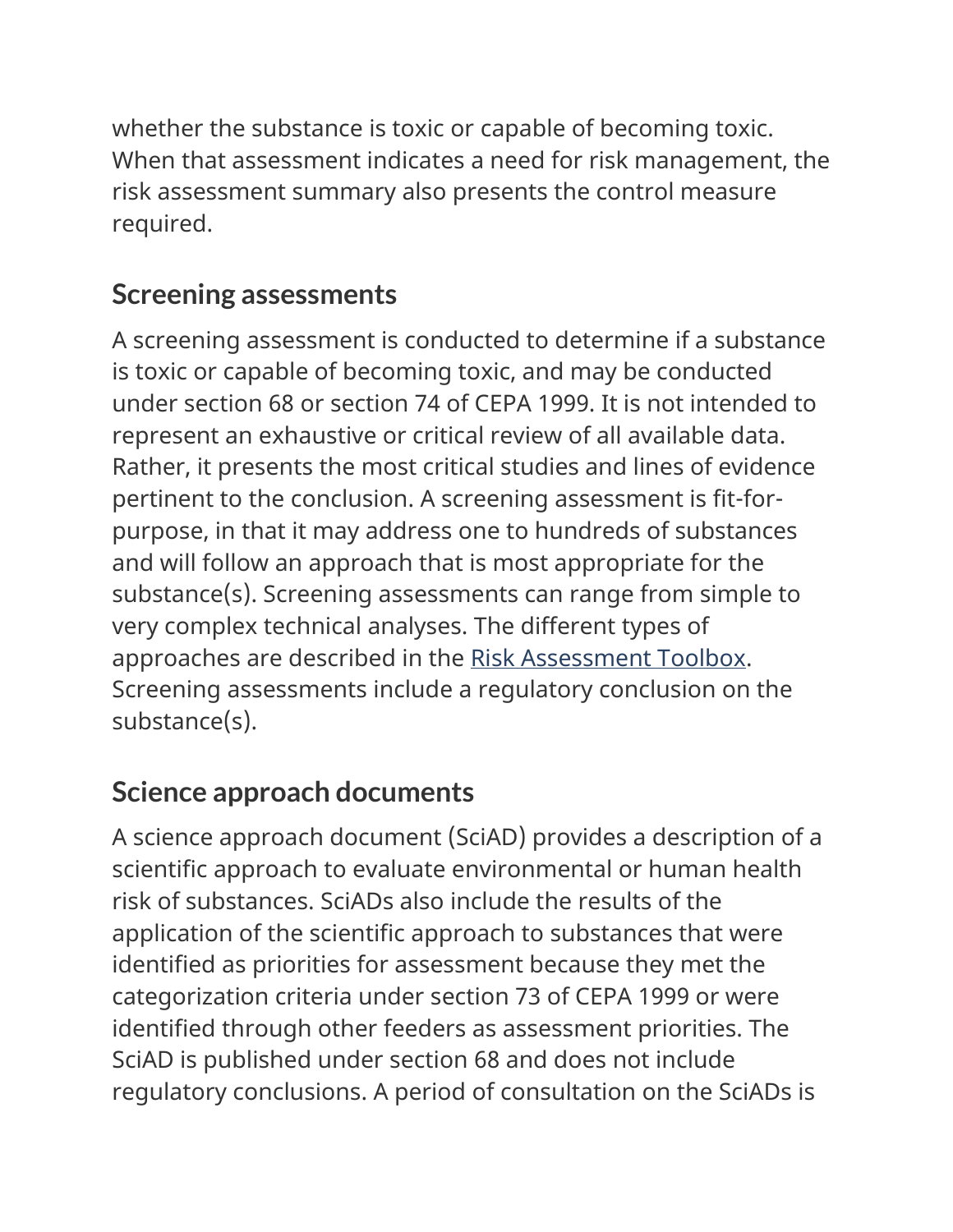provided to the public as an opportunity to comment and provide additional information. The approach and results for substances identified as low concern in the SciADs will form the basis, in conjunction with any other relevant information that becomes available after the publication of the SciAD, for the conclusion in the screening assessment that will be published at a later time. This staggered approach, with publication of the scientific approaches and results in SciADs and subsequent publication of formal screening assessments, will assist the government in addressing substances that may be of low concern to either human health or the environment in a more effective manner.

#### **State of the science reports**

A state of the science (SoS) report consolidates the latest ecological and/or human health science on a particular substance. A SoS report does not typically include a regulatory conclusion on the substance.

#### **Priority Substances List assessment reports**

Priority Substances List (PSL) reports are risk assessment reports that are conducted on substances that have been added to the PSL. The Ministers may place a substance on the PSL following a screening assessment, a review of another government's assessment decision or at the request of any person (under certain conditions) or under other circumstances.

## **Publication of risk assessments**

A summary of the scientific considerations and proposed measures from the assessments or reviews conducted under